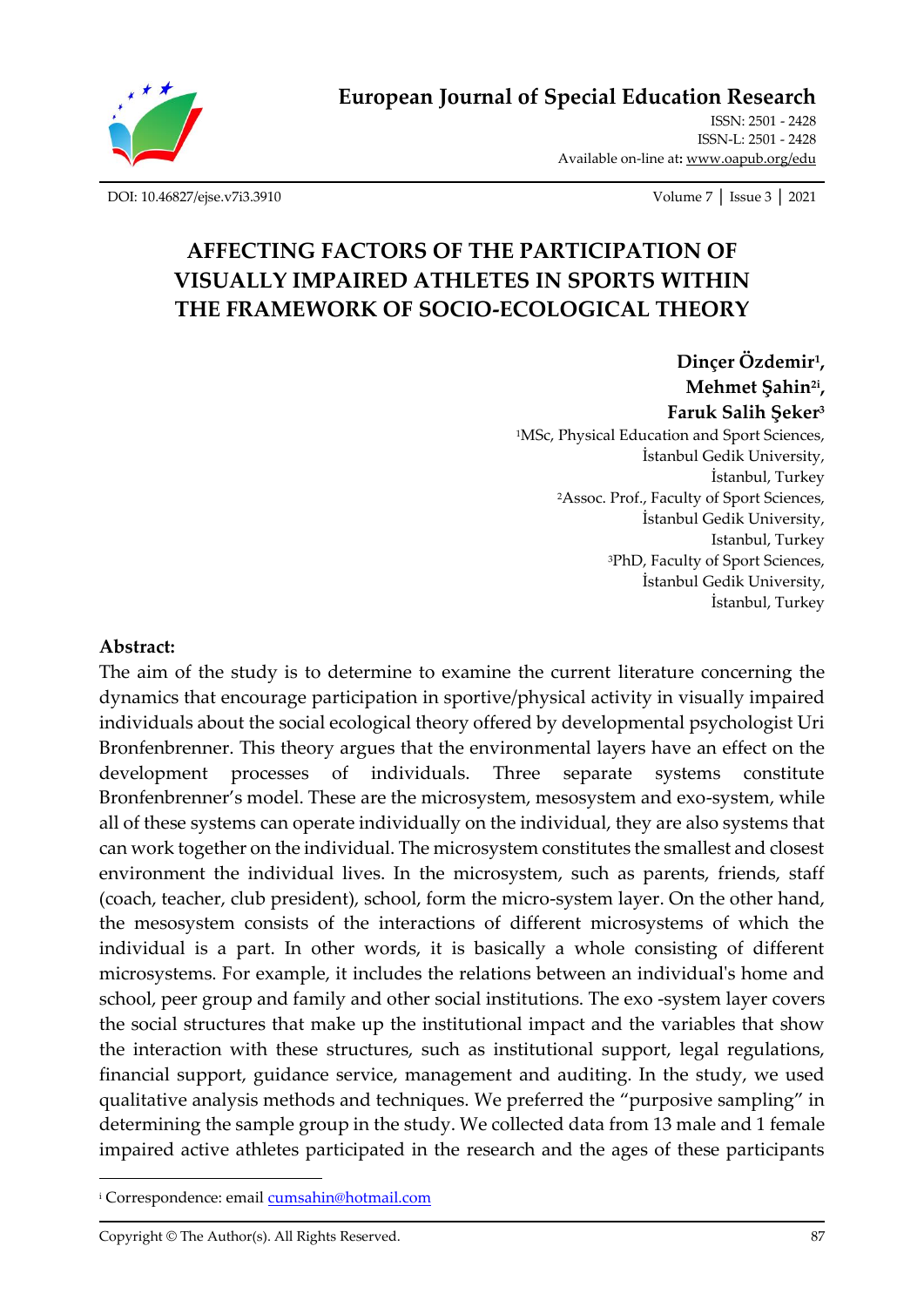were in the range of 17-47 years, living in Istanbul, Turkey. We used semi-structured, open-ended questions with the thematic analysis method of data. We took notes, kept diaries and recorded all impressions with dates and times. The results of the research evidently layout that all the variables that visually impaired individuals interact throughout their lives have an impact on their participation in sports. In this context, individual well-being, family characteristics, the nature of the relationship with the geographical features of the region and adaptation to the age individuals lived showed that all the variables were in a relationship with each other like the links of the chain.

**Keywords**: visually impaired people, participation in sports, socio-ecological theory

### **1. Introduction**

The amount of visually impaired people in the world has been increasing dramatically day by day. The World Health Organization (WHO) stated that the need for eye care in the global context has increased rapidly over the years and it emphasizes that it will pose a significant challenge for health systems in the future. WHO published a world vision report and said that health systems for the visually impaired individuals and other disabled people to be strengthened. The world vision report conveyed that there may be at least 2.2 billion visually impaired people in the world (the world report on vision, 2019). According to the February 20121 data of the Ministry of Family, Labor and Social Services in Turkey, the number of visually impaired people registered in the data system is 215,076. Their ratio compared to other disabled people is 9.53. These figures show a very high representation in the total population.

Visually impaired individuals' the healthy life depends on their being in social interactions. One of the most important means of connecting these individuals to social life will be to involve them in sports activities. In spite of the fact that plenty of benefits of sports activities, the productive benefits of sports activities participation rate of visually impaired individuals in Turkey is quite low.

The studies conducted in previous years have shown that the physical and mental health status of individuals is higher than those with visual impairments. The quality of life of visually impaired individuals declines due to both inactivity and disability because of aging. For this reason, the involvement of these individuals in daily activities will decrease over time. Especially the lack of motivation of the disabled makes it difficult for these individuals to participate in sports activities (Jaarsma et al., 2014). Thus, it is necessary to provide the necessary support against possible difficulties to facilitate the participation of these individuals in sports activities.

Inevitably, a person finds himself from firstly home to later in a different social organization such as a school, a community and a cultural socio-ecological environment. Each of these systems unsurprisingly interacts with each other and with the person's life. Consequently, it is very important to govern the factors affecting participation in sports in visually impaired people from their point of view in terms of socio-ecological theory.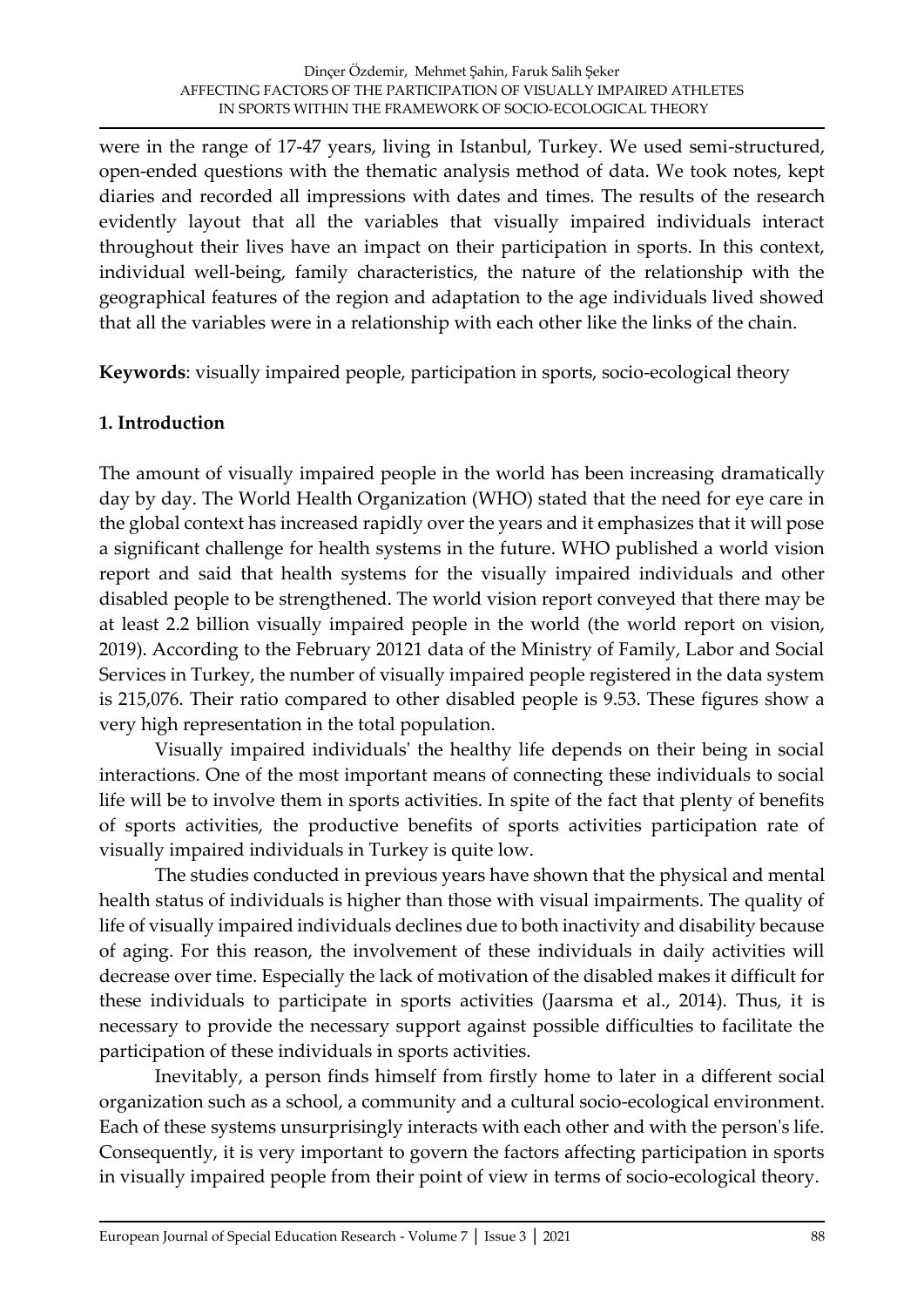Visual impairment was first defined by the World Health Organization (WHO) in 1978. This disorder is classified as low vision and completely blind in Version 9 of the International Classification of Diseases (ICD-9). In the following years, WHO made reclassification the term. According to the classification (ICD-10), the ratio of low vision to visual acuity of the best eye was defined as less than 20/60 but equal to or better than 20/400. And the low vision was defined in two different categories as moderate and severe low vision (Atasavun, 2004, Atasavun et al., 2010, Atasavun, Uysal, Düger, 2012). The individual's capability to use basic human rights is possible by completing cognitive, emotional, and psychomotor development in the field of education. One of the most important general objectives of education is to indisputably enable the individual to have a role in accordance with his/her self in society by improving his/her abilities and skills. However, the physical feature of visually impaired individuals is a major impediment to the use of fundamental human rights. In this regard, physical activity plays an important role in keeping the body against diseases and in reaching the upper capacity of the respiratory and circulatory systems. It is a very crucial factor in maintaining the physical capacity of the individual, restricting postural disorders, reducing nervous tensions and preventing heart diseases. In addition, it is very imperative for the healthy functioning of the joint tissues connected to the muscles of the individuals. Besides, physical activity plays an effective role in regulating the individual's social activities and getting rid of loneliness (Arabacı et al, 2007).

In his book "The Ecology of Human", Bronfenbrenner (1976) clarified the effect of the environment with which he is in contact on the development of the personality of the individual. Bronfenbrenner's theory allowed us make sense of the events and perspectives of individuals with vision problems. In this way, it helped us learn about the processes that affect the participation processes of visually impaired individuals in physical activity, and the practices and what needs to be done to improve these processes.

It is a scientifically realistic approach that the personal characteristics of individuals, family characteristics, environmental factors and institutional factors are very important in the development of the individual. Improvement of these variables is only possible if the individual is in a state of well-being. This recovery can only depend on the individuals with whom the individual interacts.

### **2. General Information**

# **2.1 Disability and Visual Impairment**

The World Health Organization (WHO) defines disability as the limitation or inability to fulfill the functions expected from the person depending on the disorder, age, gender, social and cultural factors. The Turkish Government enacted the Disability Law in 2005. This law stresses that a disabled person is defined as a person who has lost his physical, mental, spiritual, emotional, or social skills in various degrees as a result of congenital or subsequent illness or accident, cannot comply with the requirements of normal life, or has difficulty in meeting his needs. However, these individuals receive support such as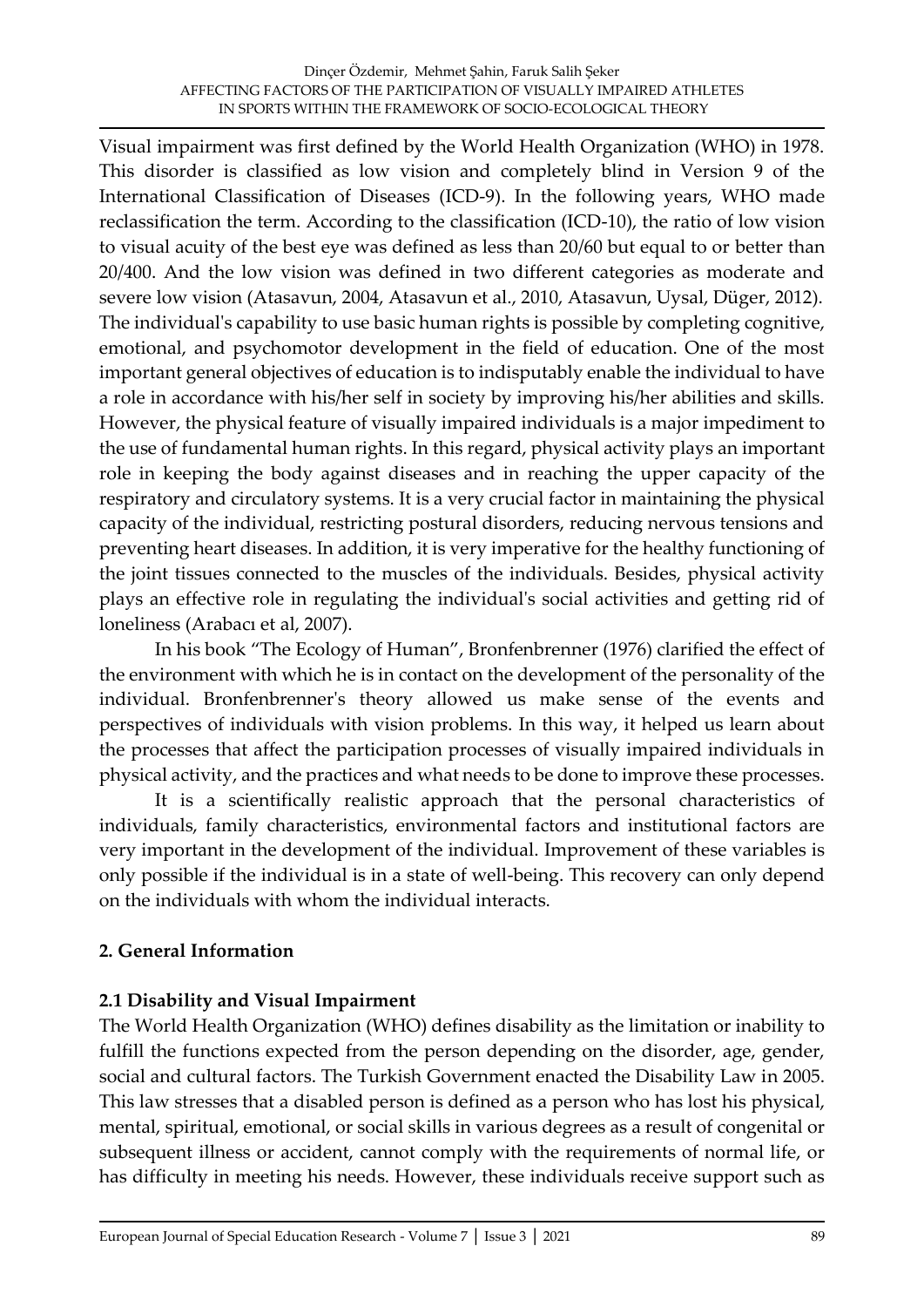protection, care, rehabilitation, counseling (Disabled People's Law and Related Legislation, 2008).

# **2.2 Motor Development Features**

While the developmental processes of individuals vary from person to person, they are also in continuity. The visual sense of individuals is considered as the most important input in the motor development processes of individuals. Sometimes there may be delays and sometimes differences depending on the amount of disability in terms of depending on the development of the individual. (Demir, T., & Ülker, Ş. E. N., 2009). The development of basic motor skills (locomotor, object control) in the developmental processes of individuals allows them to use their potential better (Haegele and Porretta, 2015), to develop their personality, to participate in physical activity (Hands & Larkin, 2006, Hands, 2008), to increase his physical fitness (Haegele & Porretta, 2015). Porretta, 2015) to contribute to individuals becoming aware of their body (Strickling & Pogrund, 2002).

It is unfortunate that it has been frequently seen loose musculature, foot deformation and spinal curvature in visually impaired people due to posture and gait disturbances. At the same time, these individuals walk by dragging their feet. For this reason, the heads and abdomens of these people are prominent. As a result, with the participation of the visually impaired in sports activities, participation in sports activities will help to eliminate the inevitable fear of being harmed by the environment due to vision loss (Özer, D., 2001).

# **2.3 Physical Activity and Sports for the Visually Impaired**

The disabled individuals' regular activities can prevent musculoskeletal problems that may develop due to inactivity. At the same time, physical activity and sports provide important contributions to individuals' ability to live independently (THSK, 2015b).

Visually impaired individuals should be encouraged to involve in physical activity for at least 10 minutes a day. In the following periods, the activity time should be increased gradually and ultimately, these people should do at least an average of 60 minutes per day. The participants must continue the program within a certain period and ensure continuity in participation. Visually impaired people carry on the physical activity program in order to reduce their involuntary movements, from time to time the intensity and duration of these activities can be increased according to the need. Especially visually impaired individuals should prefer team sports to contribute to their socialization skills. However, the individuals should warm- up and cool down before and after physical activity to prevent injuries (THSK, 2015c).

# **2.4 Socio-Ecological Approach**

Many research results have shown that lots of scientific studies have contributed to an accurate understanding of the developmental process of human beings. The researchers have conveyed important information to us with various perspectives and the theories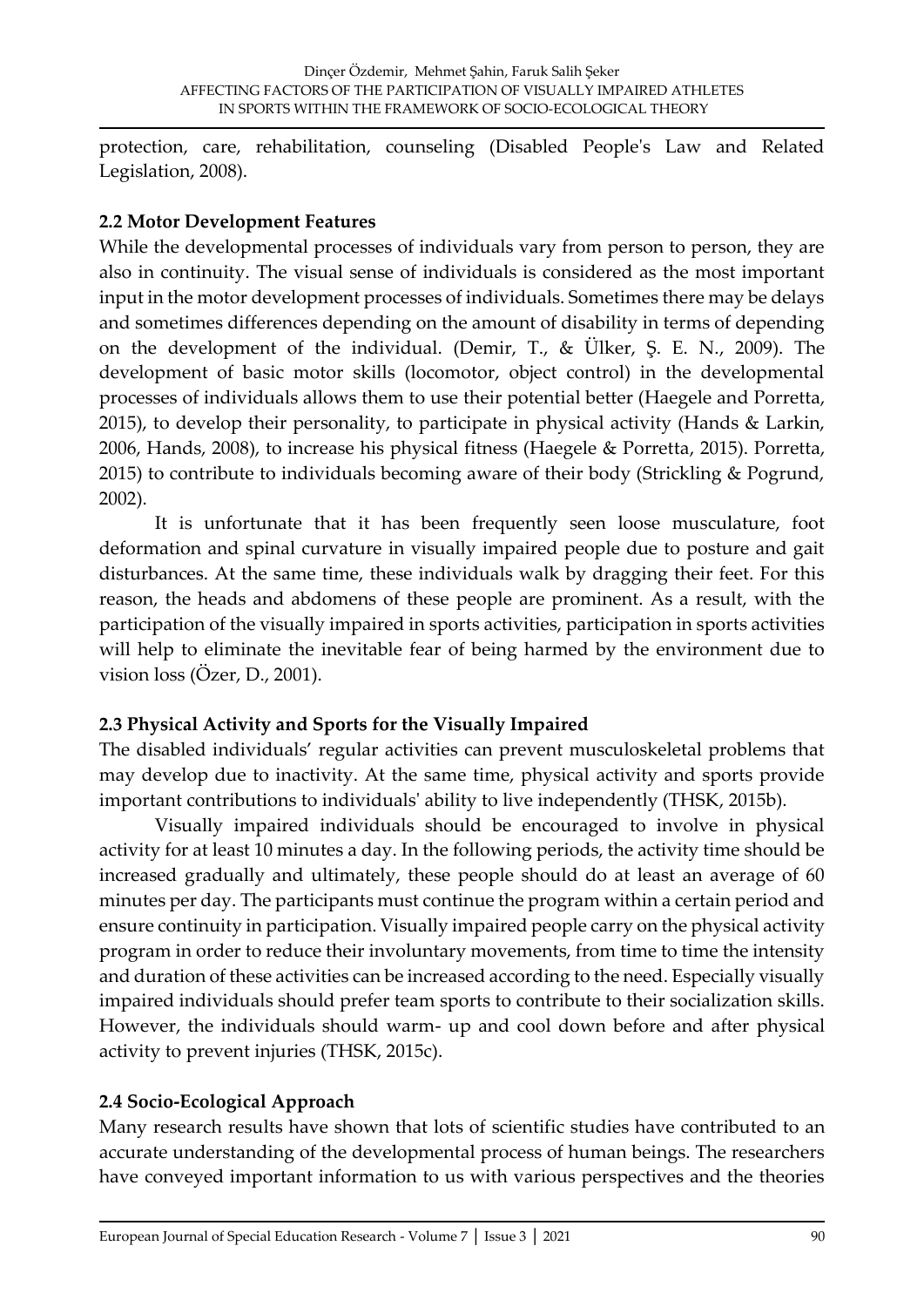they have developed. The results of the research have focused on the developmental process of the human species, and especially with the emergence of different models, it has enabled us to obtain practical data about the development process of human beings. Mainly, Urie Bronfenbrenner's socio-ecological approach occupies an important place in behavioral environment theories. His theory emphasizes the attempt to understand a child's individual development in the context of their multiple environments, also known as ecological systems.

In 1976, Bronfenbrenner settled his socio-ecological perspective in line with his philosophical views. The ecological model tries to explain that we make contact with various environments throughout our time of life that may have an effect on our behavior in varying degrees. Bronfenbrenner's ecological model sought to reveal the internal and external factors in the development of any individual. Bronfenbrenner (1976) emphasized that individuals are born and raised in a social and cultural system. In conformity with the theory states that each social and cultural environment affects another social and cultural environment. That is, the individual is born into his social norms, culture, history, values and rules of a particular family. Family members are always in contact with other families, schools, communities, and other institutions. As a result, all this physical and social environment has a great impact on the child's family, and then on the child.

# **3. Material and Methods**

This study tried to reveal the perceptions of visually impaired individuals in their interaction with the environment they live in during their participation in sports.

We used the thematic analysis method, which is a qualitative data analysis method, in order to identify the patterns in terms of the meaning of the data set we collected from the interviews with the participants in the research. The data were analyzed according to thematic coding about the theoretical framework.

In the study, the factors affecting the participation process of visually impaired individuals in sports consisted of 4 variables, namely individual characteristics, familial characteristics, environmental characteristics and institutional characteristics.

The first variable of the study was the individual effect variable. The content of this variable included self-confidence, sociability, self-actualization, physical development, effort, individual desire, financial situation, mental development, individual experience, self-discipline, independence, commitment to life, and transportation. Another variable was the familial effect. This included family support, family anxiety, family acceptance of the child, and family awareness. Another variable was environmental impact. The friend support, community awareness, environmental support, appreciation and prejudice were included in the environmental impact variable. Institutional impact variation included institutional support, legal regulations, facilities, financial support, personnel support, materials, management and supervision, guidance service and corporate awareness.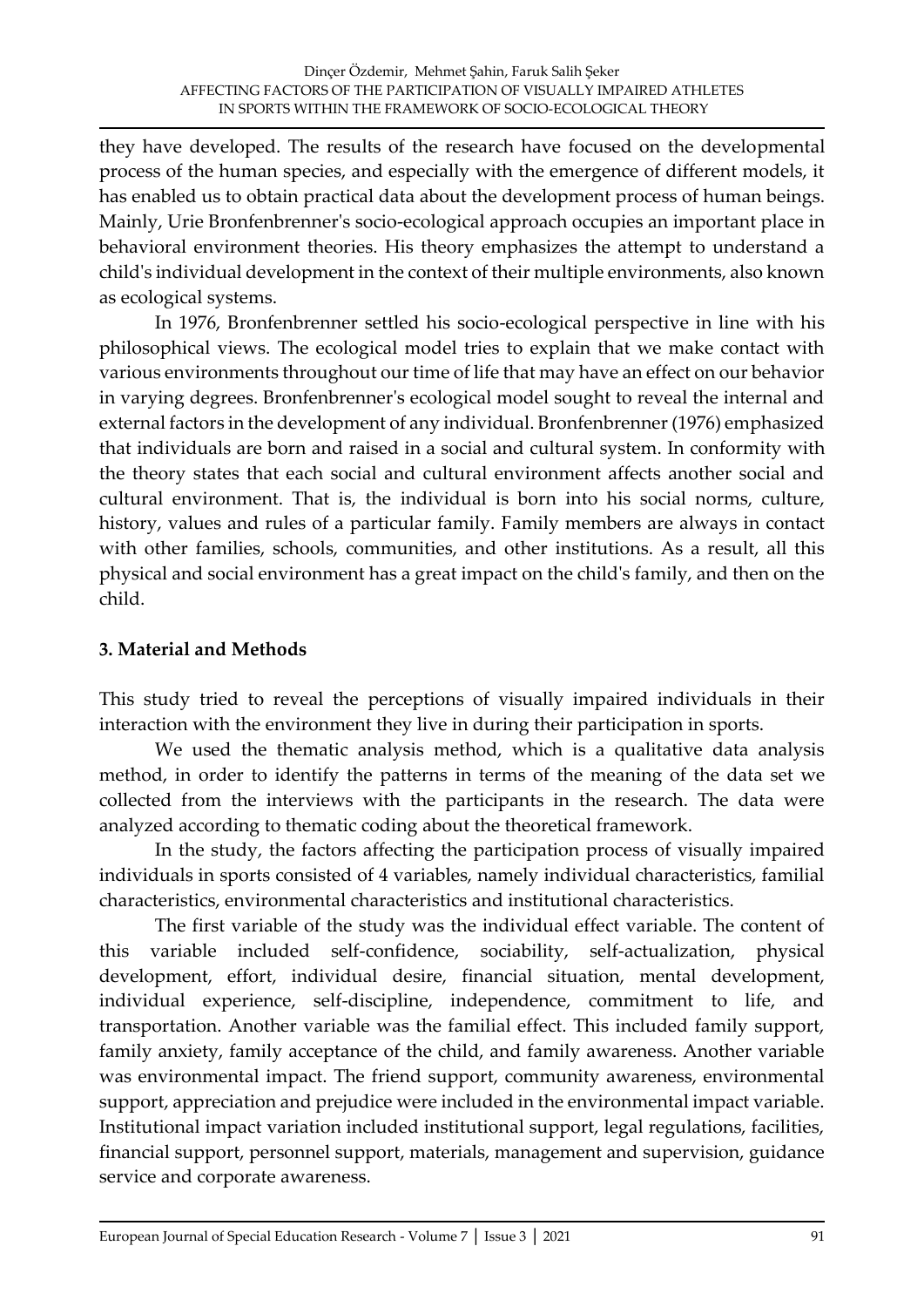We collected the data by using the phone interview method in the research. The COVID-19 pandemic conditions forced us to choose the phone interview method. We determined the order and style of the questions in the interview. We asked the participants the same question in the same order. The questions in the interview consisted of standardized open-ended questions (Büyüköztürk et al., 2013).

|                | racio il peniographie prome<br><b>Education background</b><br><b>Brother</b> or<br>Causes of |             |                |                                 |             |                        |
|----------------|----------------------------------------------------------------------------------------------|-------------|----------------|---------------------------------|-------------|------------------------|
|                | Age                                                                                          | Gender      | sister number  | / Occupation                    | disability  | Ratio of<br>disability |
| K1             | 47                                                                                           | М           | 3              | Employee / PhD                  | congenital  | 90%                    |
| K2             | 47                                                                                           | $\mathbf M$ | 9              | Retired / univ. student         | congenital  | 90%                    |
| K <sub>3</sub> | 17                                                                                           | М           | $\overline{2}$ | high school student             | congenital  | 71%                    |
| K4             | 17                                                                                           | М           | 3              | high school student             | congenital  | 60%                    |
| K <sub>5</sub> | 17                                                                                           | М           | $\overline{4}$ | high school student             | congenital  | 70%                    |
| K6             | 36                                                                                           | М           | $\overline{4}$ | employee                        | congenital  | 90%                    |
| K7             | 21                                                                                           | M           | 3              | bachelor's degree               | congenital  | 90%                    |
| K8             | 33                                                                                           | М           | $\overline{2}$ | employee                        | congenital  | 97%                    |
| K9             | 31                                                                                           | М           | $\mathfrak{Z}$ | bachelor's degree               | by accident | 90%                    |
| <b>K10</b>     | 47                                                                                           | ${\bf F}$   | $\overline{4}$ | employee /<br>bachelor's degree | congenital  | 90%                    |
| K11            | 24                                                                                           | $\mathbf M$ | $\overline{2}$ | employee                        | by accident | 90%                    |
| K12            | 31                                                                                           | $\mathbf M$ | $\overline{2}$ | employee /<br>high school       | congenital  | 100%                   |
| K13            | 29                                                                                           | $\mathbf M$ | 3              | employee                        | congenital  | 97%                    |
| <b>K14</b>     | 30                                                                                           | $\mathbf M$ | $\overline{2}$ | employee                        | congenital  | 90%                    |

**Table 1:** Demographic profile

The table includes information about the demographic characteristics of the participants. To determine the sample group of the research, we made contact with visually impaired sports clubs over the internet. We then were in communication with "13 men and one female" who were actively involved in sports on a regular basis. Our main goal was to focus on particular characteristics of the population that were of interest, which would best enable us to answer our research questions. So that we used the purposive sampling method to determine the sample group.

13 male and one female each actively sustaining their sports life visually impaired participated in the research. They were living in Istanbul. The ages of the participants were in the range of 17-47 years. Besides, the nine participants were born with visual impairment, and the five participants were accidental. Furthermore, the rate of vision loss of the participants was between 97% and 60%. While the six participants were actively working, the four participants were students and one participant was retired. Meanwhile, one participant had a doctorate degree; the six participants were undergraduates and finally the four participants were continuing their education.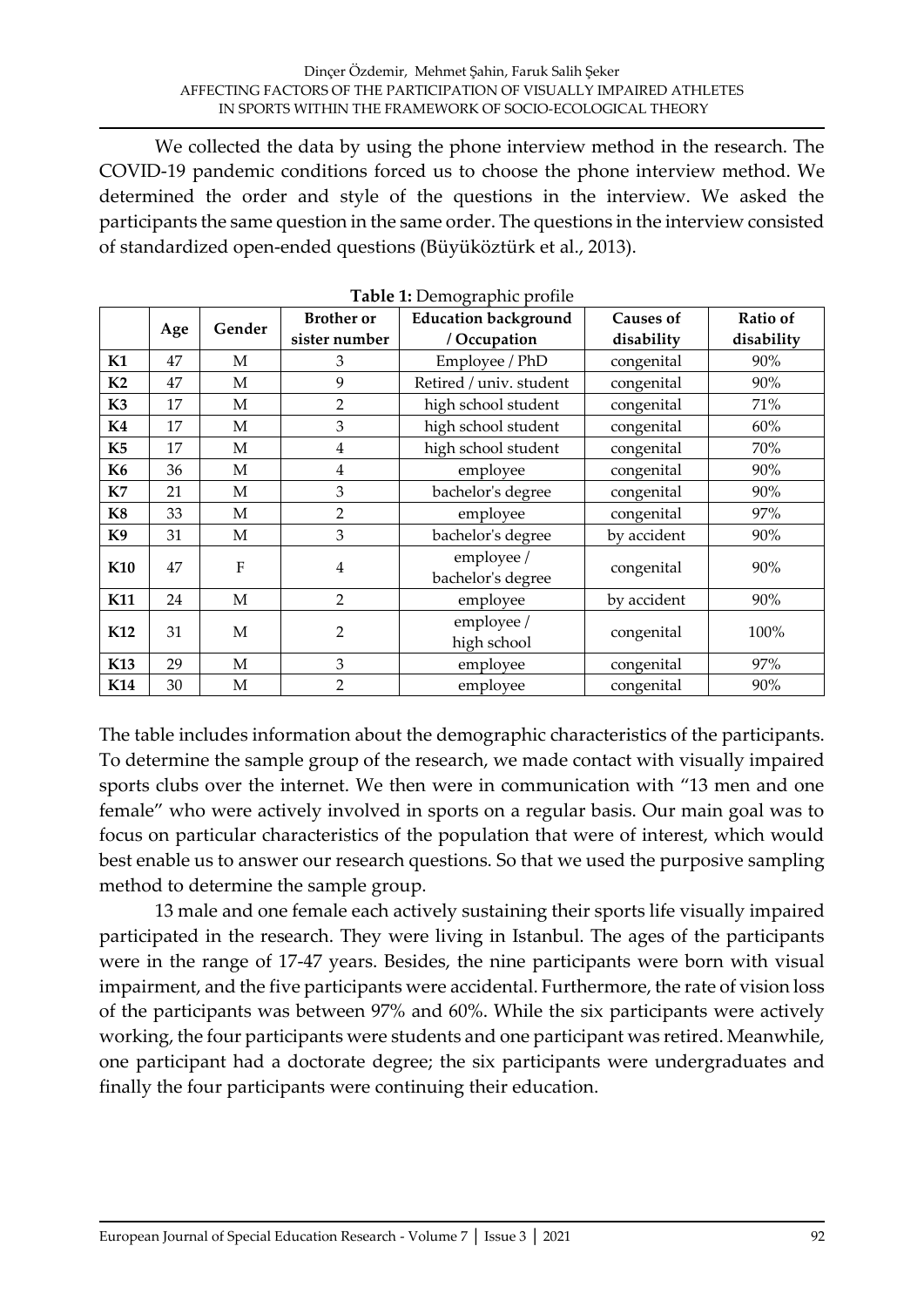#### **4. Results and Discussion**

This study applied the socioecological framework of Bronfenbrenner's theory to identify the factors that influence visually impaired individuals' participation in sportive activities. In line with the theory of Bronfenbrenner findings from this study showed that individual, familial, environmental and institutional factors entirely affected visually impaired individuals' participation in sportive activities.

Through the review of the transcripts, the researchers examined the factors affecting the participation of visually impaired individuals in sports activities according to the socioecological theory of Bronfenbrenner.

Findings from each level of the model are discussed. The results of the previous studies were consistent with the results of our study on the positive relationship between sports and self-confidence. Çalışkan's (2004) study with visually impaired individuals emphasized the contribution of individuals to self-confidence through their participation in sports. In addition, Hutzter and Bar-Eli (1993) examined the effects of sports on individuals with disabilities. The results of the study showed that physical activities within scientific limits had a positive effect on self-confidence and self-esteem in these individuals. Valliant, et al. (1985) reported that athletes with disabilities had significantly higher self-esteem than athletes without disabilities.

The factor of being social is one of the factors that show the perception levels of the participants at the highest rate among the individual effect variable. The visually impaired individuals who participated in the study stated that their performance in socialization increased with participation in sports.

The impaired individuals in the research stated that the success of the participants in their own sports branches was a factor that motivates them. As a result of the research, sports activities have fulfilled its function as the most important instrument in the process of self-fulfillment realization and self-transformation of individuals. Participants noted that sports increased their motivation to fight and eventually they became successful.

One of the important factors of the ecological environment model is physical fitness. The results of the research specified that visually impaired individuals made positive physical progress after they participated in sports.

Many studies confirm that the willingness to exert effort to achieve an action should be acquired from early childhood. The results of the research confirmed that the difficulties faced by the participants with their participation in sports activities were perceived as small and insignificant by them. They also said that they were determined to tackle the obstacles that might come their way.

The desire to start a sportive activity is the most important step of participation in sporting activities. The individuals participating in the research emphasized that they thought that sports activities were a means of being firmly attached to life.

Bundon et al. (2018) said that financial concerns about Paralympic athletes' struggle to maintain sports forcing some athletes to leave sports earlier. This shows how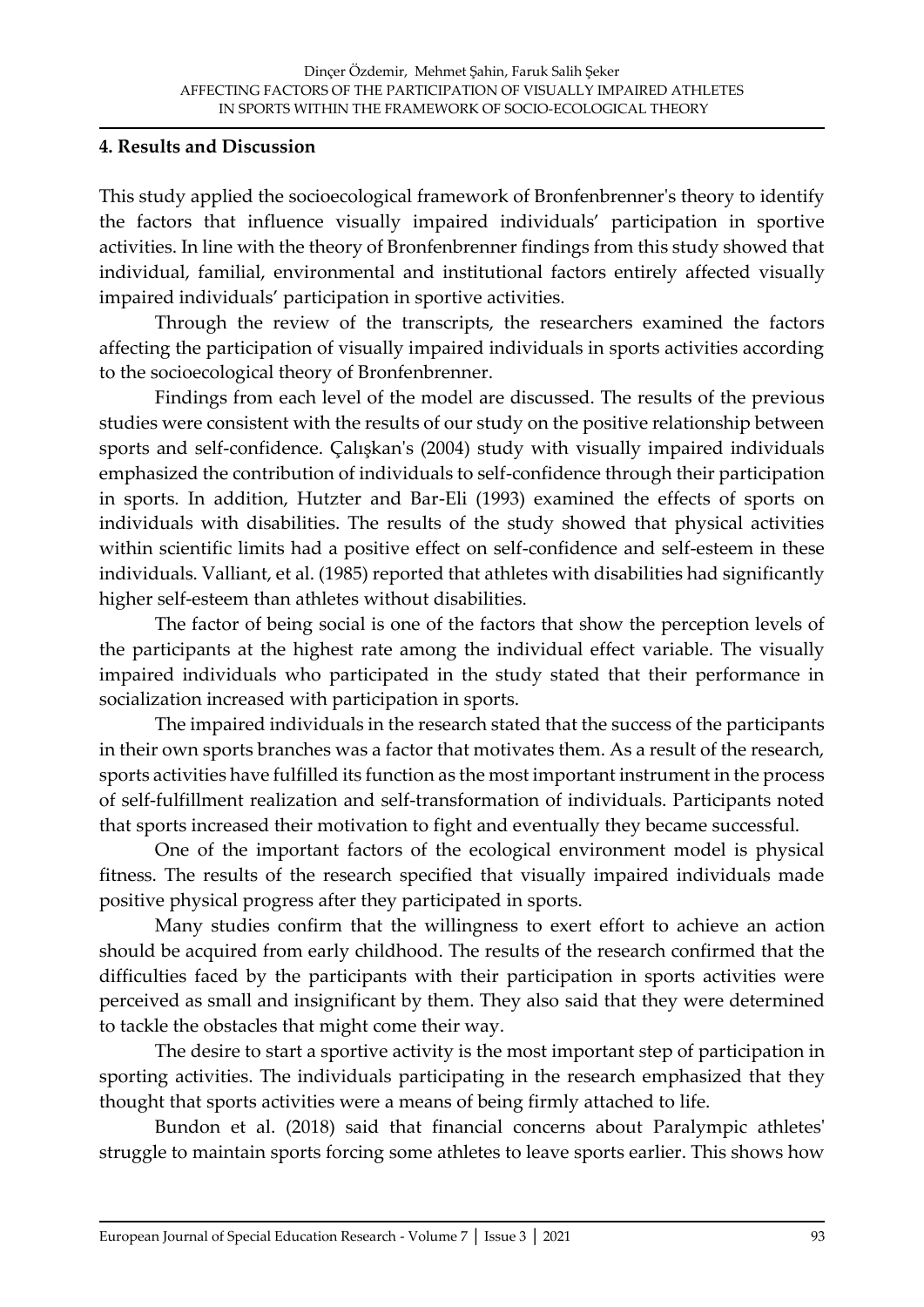effective the financial situation is in participation in sports for individuals with disabilities.

One of the important factors of the individual effect variable in social ecology theory was mental development. The research results supported that mental development was a fundamental element of personality development. İlhan's work in 2009 with the parents of children with special needs confirmed our work results. The study showed that the parents of individuals with special needs stated that sports activities had a positive effect on their children's mental and all other developmental areas.

Every planned activity principally aims to make the individual independent. The research results showed that the factor of independence increased with the participation of these individuals in sports activities. The outcomes of the study conducted by İlhan et al. (2015) showed similarity with our study. The study of İlhan and others supported that the children participating in the athletics program improved and became independent in the areas of self-care and daily living skills.

Our research results confirmed that visually impaired individuals made improvement in having a more positive outlook on life. The studies of Kumcagiz and Çayir (2018) are in harmony with our study. This study stated that the perspectives of physically disabled individuals participating in sports activities changed positively, and they were looking forward to the future with more planned and with hope. Groff et al. (2009) also stressed that participation in adapted sports increased the quality of life of individuals with cerebral palsy.

Family support is one of the main factors of the familial effect variable, which is estimated from the socio-ecological theory perspective in the participation of visually impaired individuals in sports activities. Caliskan et al. (2008) obtained results in their research titled "Opinions of families with disabled children about physical education and sports activities", in which 93.9% of families would show success in the participation of disabled people in sports activities. Kaur (2010) indicated that a supportive family environment could help these individuals develop self-confidence and self-esteem. In this context, the results of our study supported that family support was very important in the participation of visually impaired individuals in sports activities.

The ability of individuals with special needs to acquire independent living skills is the greatest gain that these individuals can acquire during their life. Sports offer people an approach that requires independence by nature. Therefore, parents should give up their overprotective approach to their children and prefer to help these individuals' exhibit independent behaviors.

Adaptation and acceptance are the most constructive effects on people with disabilities. Kandel and Merrick (2007) stated that beyond perceiving families as helpless victims during the admissions process, they should have been perceived as institutional structures that help individuals adapt to the structuring process.

The results of our study showed that the family support factor had a domineering place in the participation of visually impaired individuals in sports activities. Willis et al.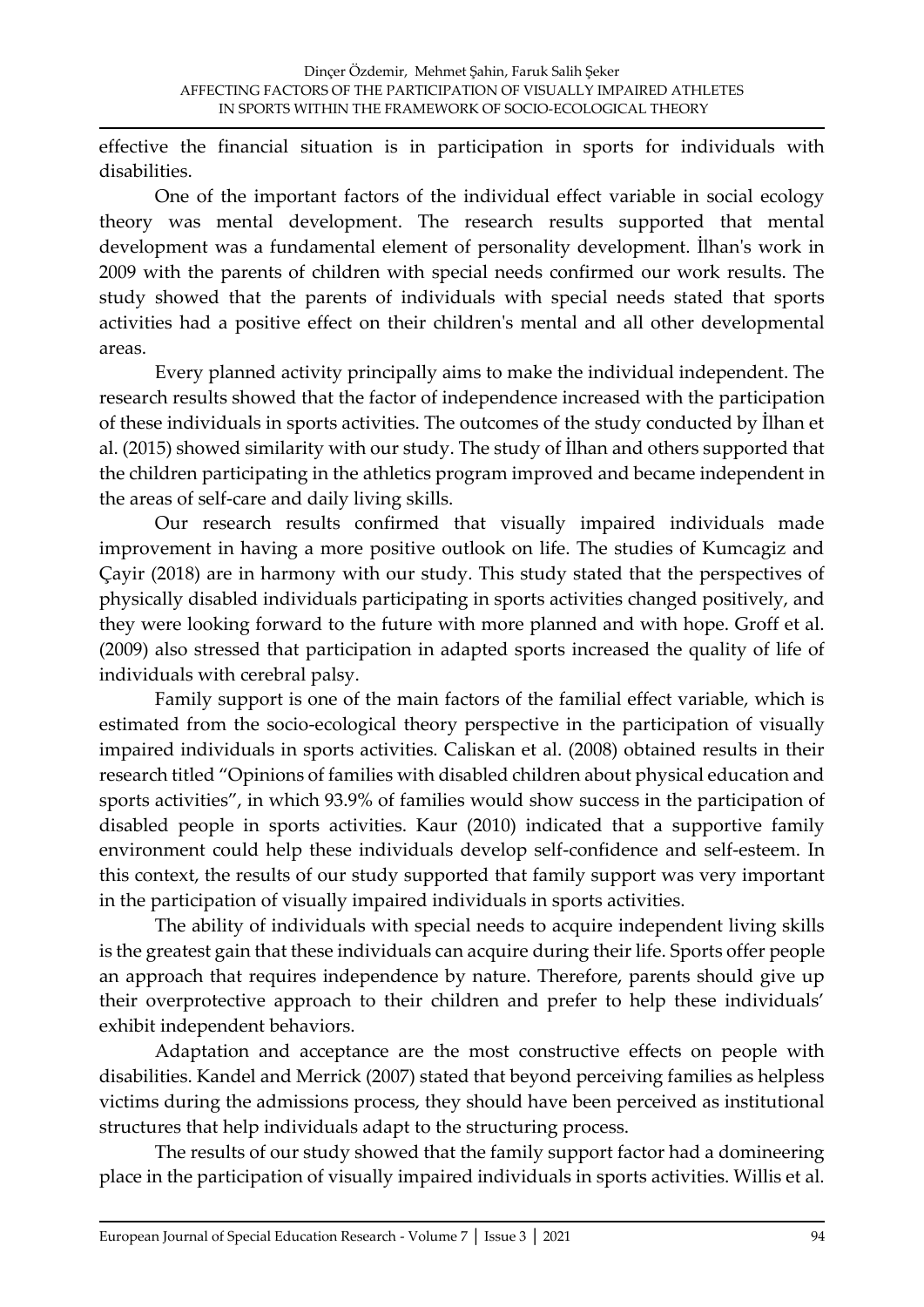(2019) emphasized in their study that family support-centered approaches can increase participation in physical activity for children and youth with disabilities. In this context, parents will be able to give more support to their children by getting to know their children with disabilities better.

The visually impaired individuals perceived the environmental impact variable as an important facilitating factor in their participation in sports activities from the perspective of socio-ecological theory. Shields et al. (2012) similarly, disabled individuals expressed peer participation and support as a facilitating factor in their participation in physical activity. The majority of our study participants emphasized the support of friends in participating in sports activities.

The visually impaired individuals participating in the research believe that their participation in sports activities is a very important factor in raising the awareness of society. Zoerink's (1992) study emphasized the importance of doing regular physical activity and expressed the difficulties faced by families with disabled children due to the different perspectives of society. In another study by Akyol and İlkim (2018), it was stated that the participation in sports activities can help overcome the negative perception in the society. Undoubtedly, sports is one of the most important activities in raising awareness in society.

The results of our research confirm how important was environmental factors to support in the individuals participation in sports activities. In a similar study, Shields et al. (2012) revealed that environmental barriers and facilitators much affected the quality of sports activities of children with disabilities.

Appreciation from the environment affects success positively. Our study has proven this idea to be true. In the study of Mauerberg-deCastro et al. (2016), they stated that exercise programs contribute positively to the health of individuals with disabilities, however, these individuals mostly expect appreciation and personal approval in their sports activities.

It is a known fact that ascriptions about athletes such as a general "perfect body" or "efficient body" lead to negative motivation on disabled individuals. MauerbergdeCastro et al. (2016) identified that paralympic athletes suffer from such biased generalizations. The statements of our participants in our study were also consistent with the findings of these studies.

The institutional support factor of the institutional effect, which was another variable of our research, showed that visually impaired individuals played an active role in participating in sports activities. In his study (2015), Trevedios emphasized that the athletes should ask local companies to sign sponsorship contracts and that companies should provide sponsorship support to the athletes as well as investing in their companies. Some individuals participating in the research stated that they received more or less institutional support for their participation in sports. The more the institutional sponsorship support granted to the visually impaired individuals, the more the participation and continuation of the individuals in the sportive activities would increase.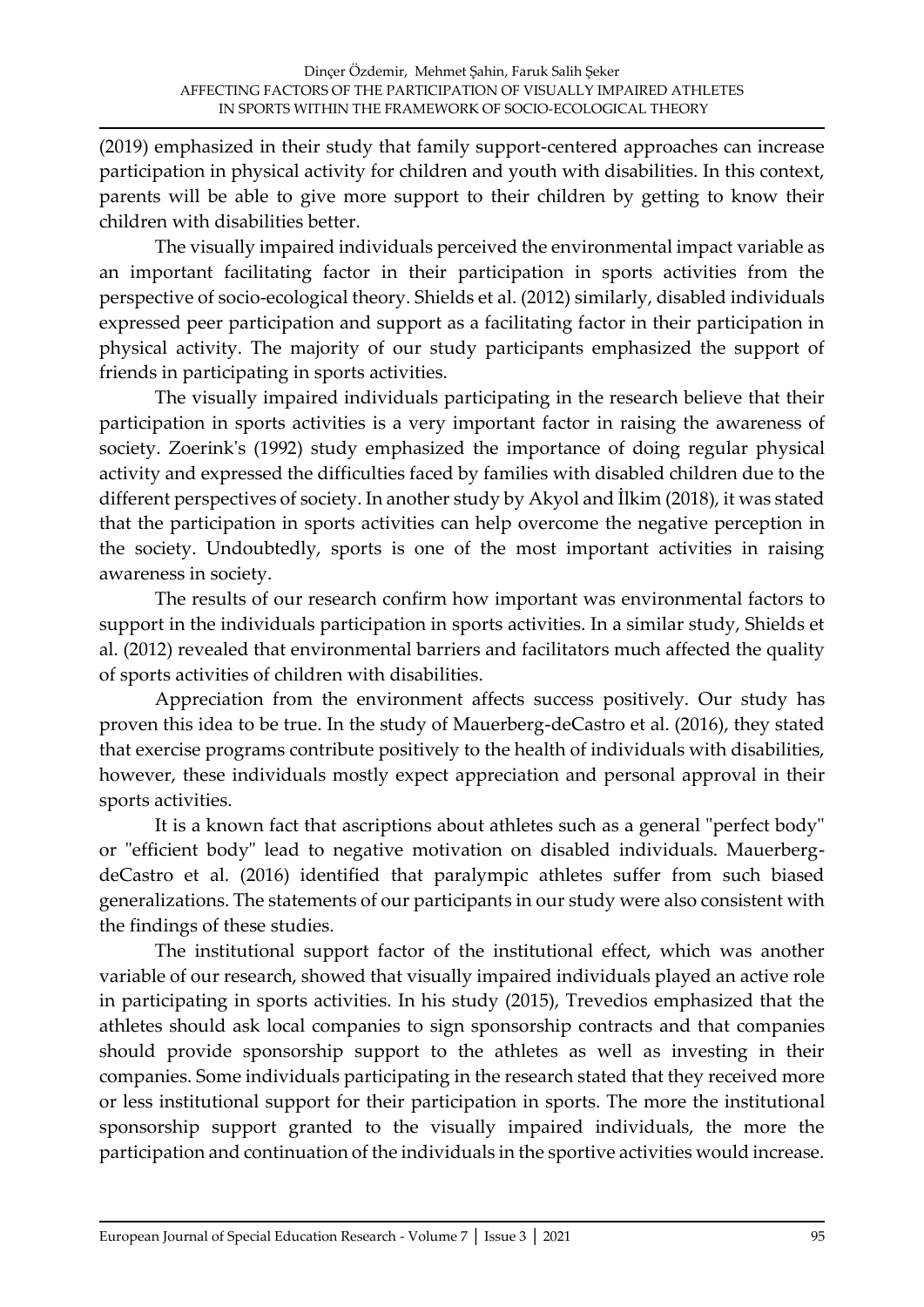The study revealed that facility support was another important factor for individuals to take part in sports activities. Akyol and İlkim (2018) also stated the importance of facility support in their study. They highlighted that it was necessary for individuals with autism and physical disabilities needed to participate in sports at a sufficient level. In another research result, Charles and Chinaza (2018) indicated that the lack of facilities was one of the barriers for disabled individuals to participate in physical activity.

The participants in the study emphasized that they would have difficulties in continuing their sportive activities without financial support. In their study, MauerbergdeCastro et al. (2016) revealed that financial support was very important in sustaining the sports activities of disabled athletes. In 2013, they noted that the Brazilian Paralympic Committee launched the "Heroes of disability sports" program, and athletes with disabilities received a 12-month financial grant. It shows how important it is for disabled individuals to receive financial support.

Another research result indicated that the presence of the personnel providing guidance services to the visually impaired athletes had a significant effect on the participation of disabled individuals in sports activities. Charles and Chinaza (2018) stressed that the absence of physical activity specialists had been a very important difficulty for visually and hearing- impaired individuals to participate in sports.

Disabled individuals involved in sportive activities perceived their inability to have sufficient materials as an important obstacle for these athletes. Charles and Chinaza (2018) clarified that the participation of individuals with disabilities in sports activities was affected by various impediments and facilitators specific to their environment. According to the findings of their studies, one of the obstacles was the lack of physical activity insufficient number and variety of materials or inadequacy.

### **5. Recommendations**

The effects of sports activities on the participants depend on the harmony of the management and supervision of sports facilities. Individuals participating in the research perceived deficiencies and disruptions in functioning as obstacles to participation in sports.

One of the ways to change attitudes is to inform the people. This is possible through education and guidance services. Visually impaired individuals have made suggestions to the managers of the institutions where they do sports. The most important part of their recommendations was that institutions should have an awareness about disabled athletes.

The prominence of environmental effect was obvious in shaping the experiences of participating in sports activities of the visually impaired individuals.

It is very important for visually impaired individuals involved in sports activities to share their experiences with individuals in the same situation as themselves. They should explain what they will gain from doing sports. At the same time, they should emphasize that they should make enough effort in the process of participating in sports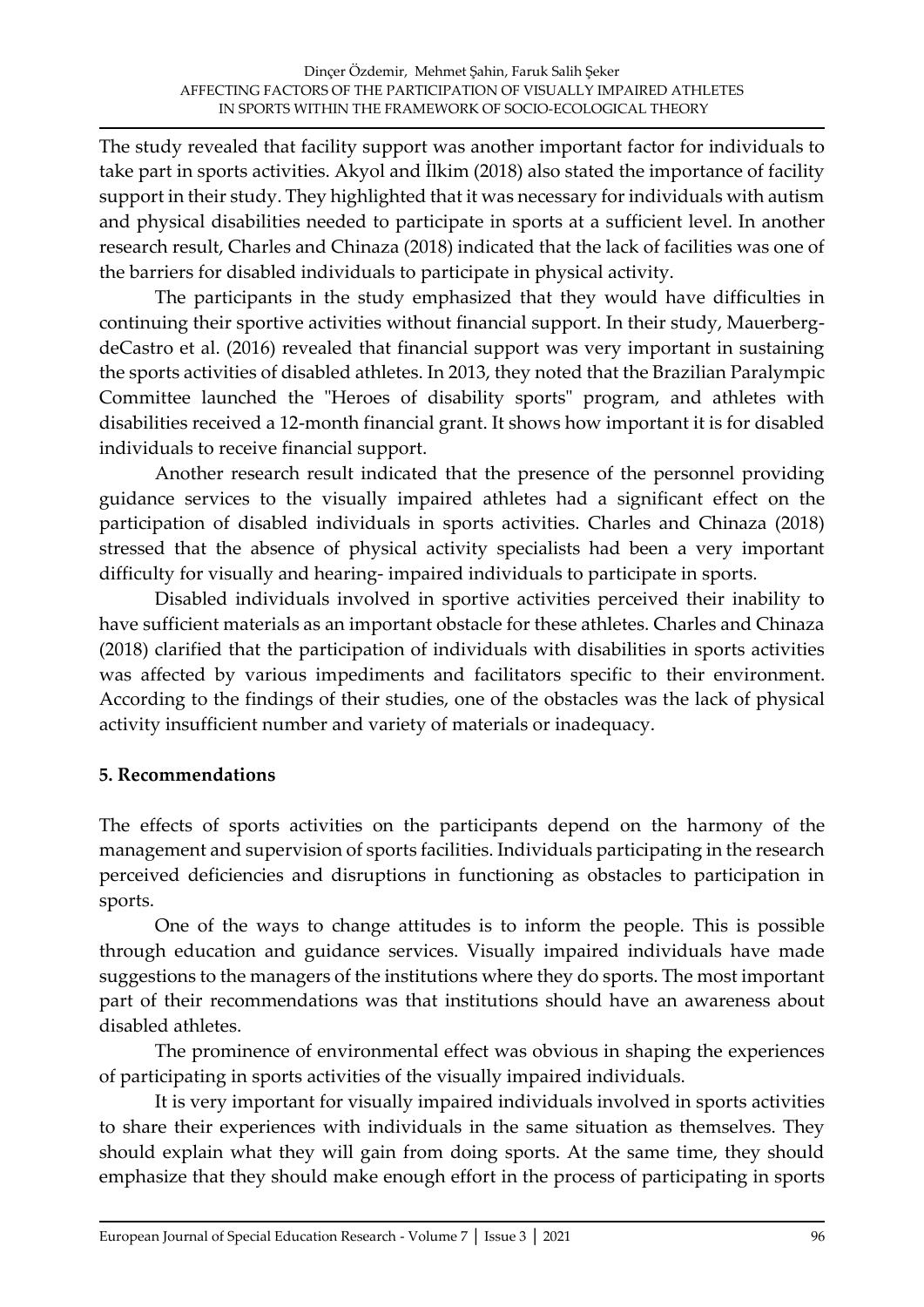and that these individuals can strengthen themselves and that they will contribute to the internal processes of being themselves by sticking to life.

The results of the familial impact variable show that families should act consciously while raising disabled individuals, and they should also create opportunities for their children to act independently while fulfilling their children's needs. In other words, it is possible by raising awareness of families and society in terms of sociological, psychological and pedagogical aspects. The main task of the institutional structure is to raise the awareness of society. Institutions should include sponsorship activities in public awareness activities.

The factors affecting the participation processes of the visually impaired in sports should be investigated socio-ecologically and analyzed in different provinces. The results should be compared with each other.

The factors affecting the participation processes of the visually impaired in sports should be examined with sedentary participants from a socio-ecological point of view and analyzed in comparison with our research.

Although the study offers valuable contributions, the limitation of the research was that we had to collect data through telephone interviews because of the pandemic conditions.

# **6. Conclusion**

This qualitative study contributes to the fields of visually impaired individuals by socialecological theory the factors that influence visually impaired individuals in sports activities.

The contribution of socio-ecological factors is very important in the participation of visually impaired individuals in sports activities. Supporting these factors will increase the participation of visually impaired individuals in sports and ultimately create healthier and happier individuals. The individual characteristics of the people, family support, support of the environment and institutions are essential for successful participation in sports. Apparently, Bronfenbrenner's theory provided a framework for visually impaired people or their parents and friends to form effective relationships with them and surround them in a positive environment. Positive relationships and a conducive environment will enable visually impaired individuals to achieve the highest possible success.

### **Acknowledgements**

We wish to express our gratitude to the participants who volunteered for this study.

### **Conflict of Interest statement**

The authors declare that they have no conflict of interest related to the study or preparation of the manuscript.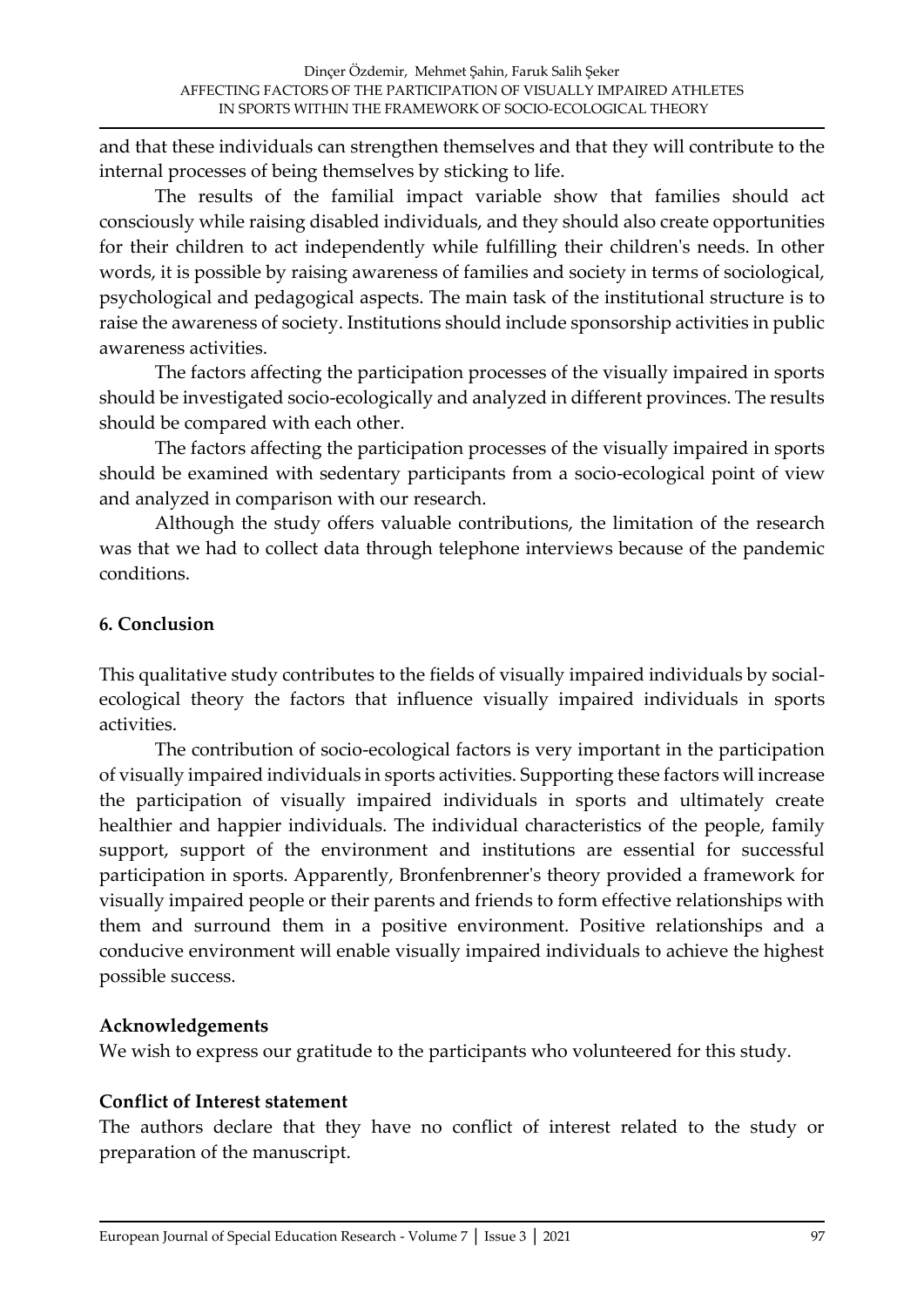#### **About the Authors**

**Dinçer Özdemir** has a master's degree from Istanbul Gedik University and her main interest is special education and sports.

**Mehmet Şahin** is presently Assoc. Prof. in the Faculty of Sport Sciences at Istanbul Gedik University. His research interests include philosophy of sports, history, and sports and also psychosocial issues the sports education.

**Dr. Faruk Salih Şeker** currently works at Istanbul Gedik University. His main current research interest lies in the area relationship between special education and sports.

# **References**

- Akyol, B., & İlkim, M. (2018). Socialization of disabled people with sports activities and their problem encountered in participating in sports activities. *Türk Spor ve Egzersiz Dergisi*, *20*(2), 100-104.
- Arabacı, R., & Çankaya, C. (2007). Beden eğitimi öğretmenlerinin fiziksel aktivite düzeylerinin araştırılması. *Uludağ Üniversitesi Eğitim Fakültesi Dergisi*, *20*(1), 1-15.
- Atasavun Uysal, D. Düger, T. (2012). Visual Percepton training on social skills and activity performance in lowvision children. Scand J Occup Ther, 19:33-41
- Atasavun Uysal, S. Erden, Z. Albayrak, T. Demirtürk, F. (2010). Comparison of Balance and gait in vissualy or hearing impaired children. Percept mot skills, 111(1), 71-80
- Atasavun, S. (2004). Farklı görme düzeylerine sahip çocuklarda motor ve kognitif yeteneklerinin karşılaştırılması. (Master's Thesis). Hacettepe Üniversitesi, Ankara.
- Bakanlığı, S. (2014). Türkiye fiziksel aktivite rehberi. *Türkiye Halk Sağlığı Kurumu, Ankara*.
- Başkanlığı, T. B. Ö. İ. (2008). Özürlüler Kanunu ve İlgili Mevzuat, 3. *Baskı. Ankara: TC Başbakanlık Özürlüler İdaresi Başkanlığı Yayınları*.
- Bundon, A., Ashfield, A., Smith, B., & Goosey-Tolfrey, V. L. (2018). Struggling to stay and struggling to leave: The experiences of elite para-athletes at the end of their sport careers. *Psychology of Sport and Exercise*, *37*, 296-305.
- Büyüköztürk, Ş., Kılıç Çakmak, E., Akgün, Ö.E., Karadeniz, Ş., Demirel, F., 2013. Pegem Eğitimde Bilimsel Araştırma Yöntemleri - Şener Büyüköztürk Pegem Akademi Yayıncılık
- Çalışkan, E., Şirinkan, A., Erciş, S., Saraçoğlu, N. ve Akoğuz, N. (2008). Engelli Çocuğu Olan Ailelerin Beden Eğitimi Ve Spor Etkinlikleri Hakkındaki Görüşleri, 10. Uluslararası Spor Bilimleri Kongresi Poster Bildiri Uzun Özetleri Kitabı. Abant İzzet Baysal Üniversitesi, Bolu.
- Charles, O. O., & Chinaza, N. K. (2018). Barriers and Facilitators of Physical Activity Participation Among Youth with Visual and Hearing Impairments in Nigeria: A Qualitative Study. *Palaestra*, *32*(3).
- Demir, T., & Ülker, Ş. E. N. (2009). Görme Engelli Öğrencilerin Çeşitli Değişkenler Açisindan Öğrenme Stilleri Üzerine Bir Araştirma. *Journal of International Social Research*, *2*(8).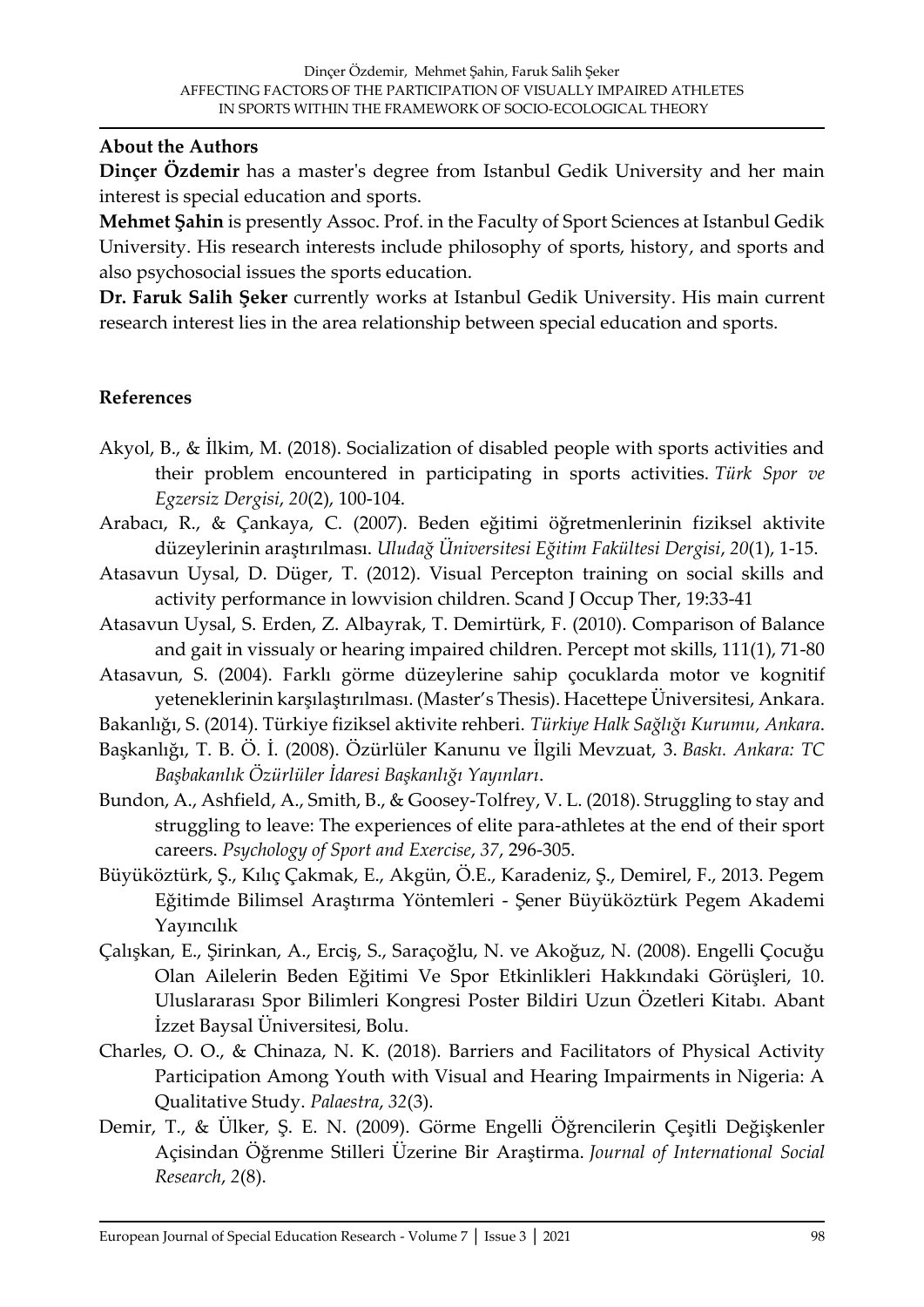- Engelli ve Yaşlı İstatistik Bülteni (2021), [https://www.ailevecalisma.gov.tr/media/73073/eyhgm\\_istatistik\\_bulteni\\_subat20](https://www.ailevecalisma.gov.tr/media/73073/eyhgm_istatistik_bulteni_subat2021.pdf) [21.pdf](https://www.ailevecalisma.gov.tr/media/73073/eyhgm_istatistik_bulteni_subat2021.pdf)
- Groff, D. G., Lundberg, N. R., & Zabriskie, R. B. (2009). Influence of adapted sport on quality of life: Perceptions of athletes with cerebral palsy. *Disability and rehabilitation*, *31*(4), 318-326.
- Haegele, J. A., & Porretta, D. L. (2015). Physical activity and school-aged individuals with visual impairments: A literature review. Adapted Physical Activity Quarterly, 32(1), 68-82.
- Hands, B., & Larkin, D. (2006). Physical fitness differences in children with and without motor learning difficulties. European Journal of Special Needs Education, 21(4), 447-456.
- Hutzter, Y., & Bar‐Eli, M. (1993). Psychological benefits of sports for disabled people: A review. *Scandinavian Journal of Medicine & Science in Sports*, *3*(4), 217-228
- İlhan, L. (2009). Zihinsel Engelli Çocuğu Olan Anne-Babalarin Çocuklarinin Özel Eğitimleri Sürecinde Beden Eğitimi ve Spor Etkinliklerine Yaklaşimlarinin Değerlendirilmesi. *Beden Eğitimi ve Spor Bilimleri Dergisi*, *3*(1), 38-48.
- Jaarsma et al. (2014). Barriers to and Facilitators of Sports Participation in People with Visual Impairments, Adapted Physical Activity Quarterly, (31) 240-264 264 [http://dx.doi.org/10.1123/apaq.2013-0119.](http://dx.doi.org/10.1123/apaq.2013-0119)
- Kandel, I., & Merrick, J. (2007). The child with a disability: parental acceptance, management and coping. *The scientific world Journal*, *7*, 1799-1809.
- Kaur, Y. (2010). Family support model for the management of disabled children. *Studies on Home and Community Science*, *4*(3), 179-184.
- Kumcağız, H., & Çayır, G. A. (2018). Sporun, fiziksel engelli bireylerin yaşam kalitesi üzerine etkisine ilişkin görüşler. *İnönü Üniversitesi Eğitim Fakültesi Dergisi*, *19*(3), 654-669.
- Mauerberg-deCastro, E., Campbell, D. F., & Tavares, C. P. (2016). The global reality of the Paralympic Movement: Challenges and opportunities in disability sports. *Motriz: Revista de Educação Física*, *22*(3), 111-123.
- Özer DS. (2001) Engelliler için Beden Eğitimi ve Spor, 1. Basım, Ankara, Nobel Yayın Dağıtımı.
- Shields, N., Synnot, A. J., & Barr, M. (2012). Perceived barriers and facilitators to physical activity for children with disability: a systematic review. *British journal of sports medicine*, *46*(14), 989-997.
- Strickling, C. A., & Pogrund, R. L. (2002). Motor focus: Promoting movement experiences and motor development. In R. L. Pogrund & D. L. Fazzi (Eds.), Early focus: Working with young children who are blind or visually impaired and their families (2nd ed., pp. 287-325). New York: American Foundation for the Blind.
- The World Report on Vision (2019), [https://www.iapb.org/learn/resources/the-world](https://www.iapb.org/learn/resources/the-world-report-on-vision/)[report-on-vision/](https://www.iapb.org/learn/resources/the-world-report-on-vision/)